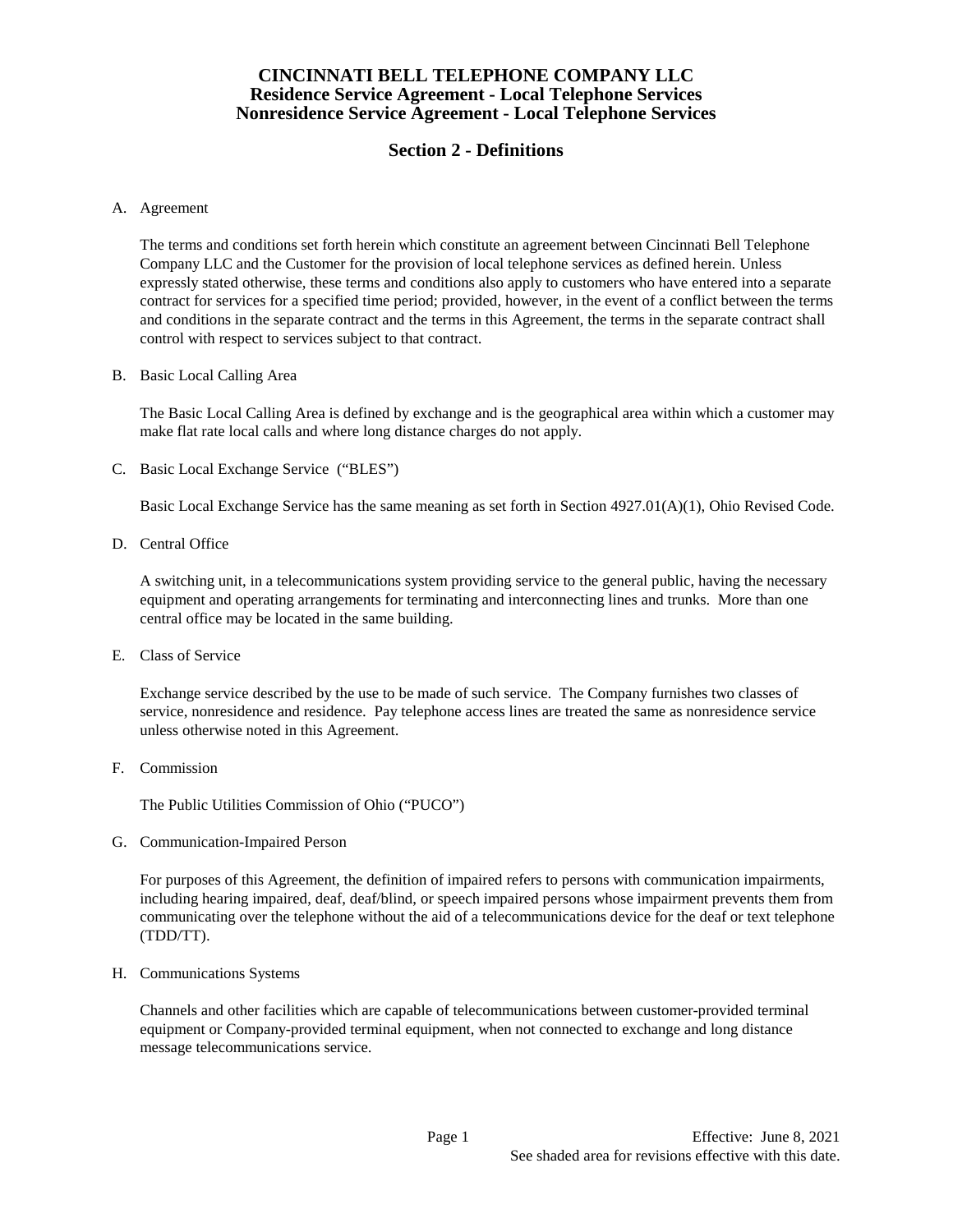# **Section 2 - Definitions**

## I. Community Connection Service – service withdrawn on 4/1/2021

J. Company

Cincinnati Bell Telephone Company LLC ("CBT")

## K. Continuous Property

The plot of ground, together with any buildings thereon, occupied by the Customer, which is not separated by public highways or by property occupied by others. Where a Customer occupies properties on both sides of a street, alley, highway, body of water, railroad right of way, etc., and the properties would otherwise be continuous, such properties are treated as continuous property provided local wire or cable facilities are used and the customer furnishes all local distribution pole line facilities or underground conduit required in connection with the wire or cable.

For the purpose of determining the application of charges, continuous property is additionally defined as follows when apartments, office buildings, or shopping center malls occupied by more than one customer are involved:

For residence service, the apartment occupied by the Customer.

For nonresidence service, the space (single office, or two or more offices on same or different floors) occupied by the Customer, whether or not separated by space occupied by others, except that when the Customer vacates the space from which service is being relocated, the relocation is considered to involve non-continuous property.

L. Cost

The cost of labor and material, plus an appropriate share of the Company's general operating and supervising expense.

M. Customer

The person, firm, or corporation that orders service and is responsible for the payment of charges and compliance with the rules and regulations of the Company.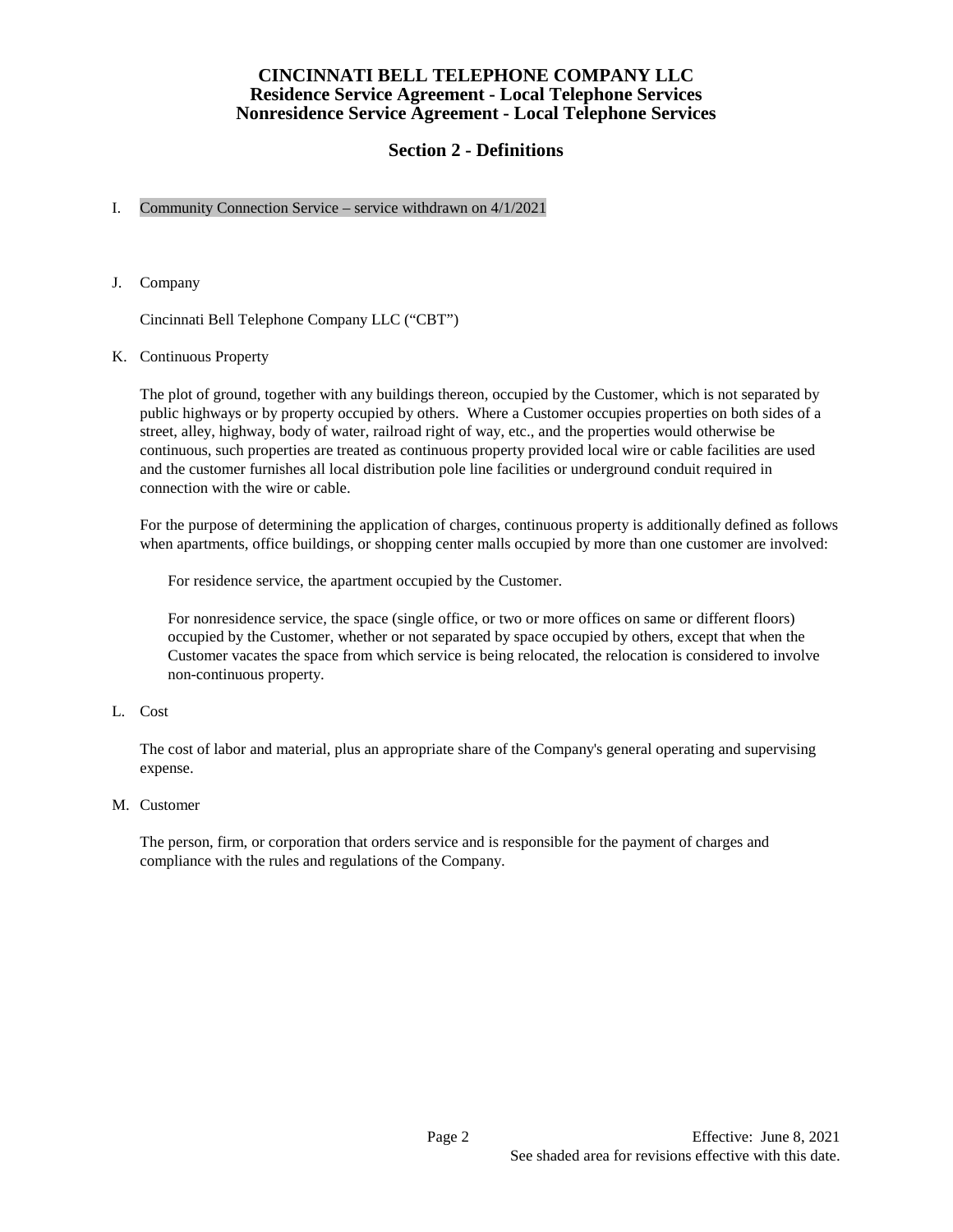# **Section 2 - Definitions**

N. Customer-Provided Terminal Equipment

Devices or apparatus and their associated wiring provided by a Customer, which do not constitute a communications system and which, when connected to the communications path of the telecommunications system, are connected either electrically, acoustically, or inductively.

O. Demarcation Point (Network Interface)

The point of demarcation and/or interconnection between Company communications facilities and terminal equipment, protective apparatus or wiring at a Customer's premises. Company installed facilities at or constituting the demarcation point will consist of wire or a jack conforming to Subpart F of Part 68 of the FCC's rules. "Premises" as used in this section generally means a dwelling unit, other building or a legal unit of real property such as a lot on which a dwelling unit is located, as determined by the Company's reasonable and nondiscriminatory standard operating practices. The "minimum point of entry" as used in this section will be either (1) the closest practicable point to where the wiring crosses a property line or (2) the closest practicable point to where the wiring enters a multiunit building or buildings. The Company's reasonable and nondiscriminatory standard operating practices will determine which of (1) or (2) will apply. The Company is not precluded from establishing reasonable classifications of multiunit premises for purposes of determining which of (1) or (2) above will apply. Multiunit premises include, but are not limited to, residential, commercial, shopping center and campus situations.

1. Single Unit Installations

For single unit installations existing as of December 27, 1991, and installations installed after that date, the demarcation point will be a point within twelve inches of the protector or, where there is no protector, within twelve inches of where the telephone wire enters the customer's premises.

2. Multiunit Installations

 In multiunit premises existing as of December 27, 1991, the demarcation point will be determined in accordance with the Company's reasonable and nondiscriminatory standard operating practices; provided, however, that where there are multiple demarcation points within the multiunit premises, a demarcation point for a customer will not be further inside the customer's premises than a point twelve inches from where the wiring enters the customer's premises.

 In multiunit premises in which wiring is installed after December 27, 1991, including additions, modifications and rearrangements of wiring existing prior to that date, the multiunit premises owner will determine the location of the demarcation point or points. The multiunit premises owner will determine whether there will be a single demarcation point location for all customers or separate locations for each customer; provided, however, that where there are multiple demarcation points within the multiunit premises, a demarcation point for a customer will not be further inside the customer's premises than a point twelve inches from where the wiring enters the customer's premises.

P. Directory Listing

The publication in the Company's alphabetical directory of information pertaining to a Customer's telephone number, which allows telecommunications users to locate the desired telephone number.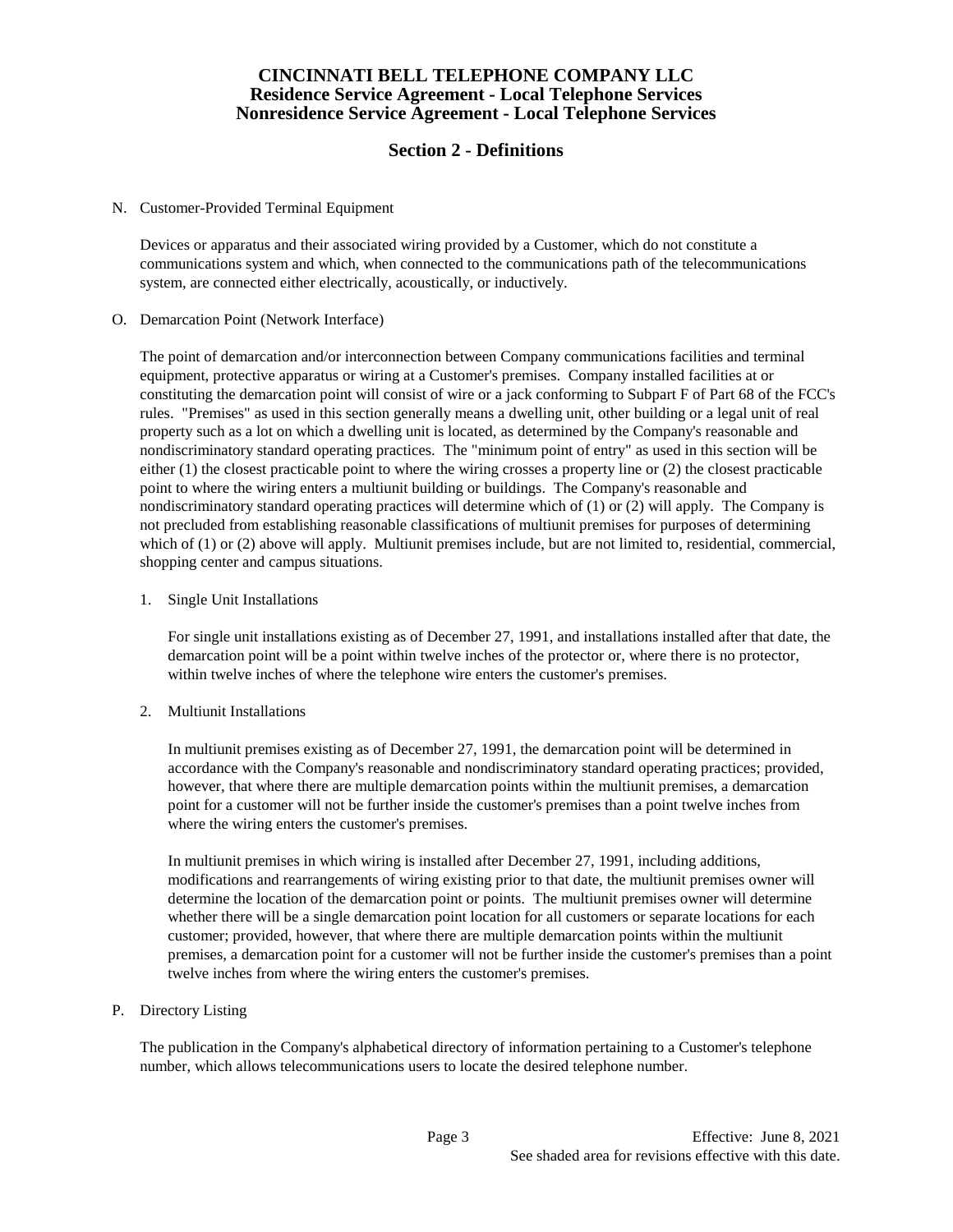# **Section 2 - Definitions**

#### Q. Exchange

A unit established for the administration of telecommunications service in a specified area which usually embraces a city, town, or village and its environs. It consists of one or more central offices together with the associated plant used in furnishing telecommunications service within that area.

#### R. Exchange Access Line

Denotes all equipment and facilities from the central office line up to and including the Company provided and maintained network interface or demarcation point on a Customer's premises, encompassing the central office line and all lines connected to a central office line for access to an exchange.

#### S. Exchange Service

The service of furnishing facilities for telecommunications within a local service area, in accordance with regulations, rates, and charges specified in this Agreement or the Company's tariffs.

## T. Flat Rate Service

Customer exchange service for which a stipulated monthly rate is charged, covering all local message use within a defined area.

U. Hunting

An arrangement whereby an individual line is grouped with one or more other individual lines of the same class furnished to a Customer on continuous property, so that calls to the first number of the grouped lines are automatically routed to the first non-busy line of the lines so grouped, and a busy signal is not given unless all the grouped lines are tested once for busy.

V. Initial Charge (Nonrecurring Charge)

A nonrecurring or one-time charge associated with the installation of certain services or facilities, either in lieu of or in addition to recurring monthly charges or other service type charges.

W. Initial Service Period

The minimum length of time a customer is obligated to pay for service, facilities, or equipment whether or not retained by the customer for that minimum length of time. The Initial Service Period for all services in this Agreement is one month unless otherwise stated.

X. Inside Wire

The wire, including connectors, blocks, and jacks, which extends between the network interface or demarcation point of the exchange access line and standard jack locations within the Customer's premises to which terminal equipment can be connected for access to the exchange access line.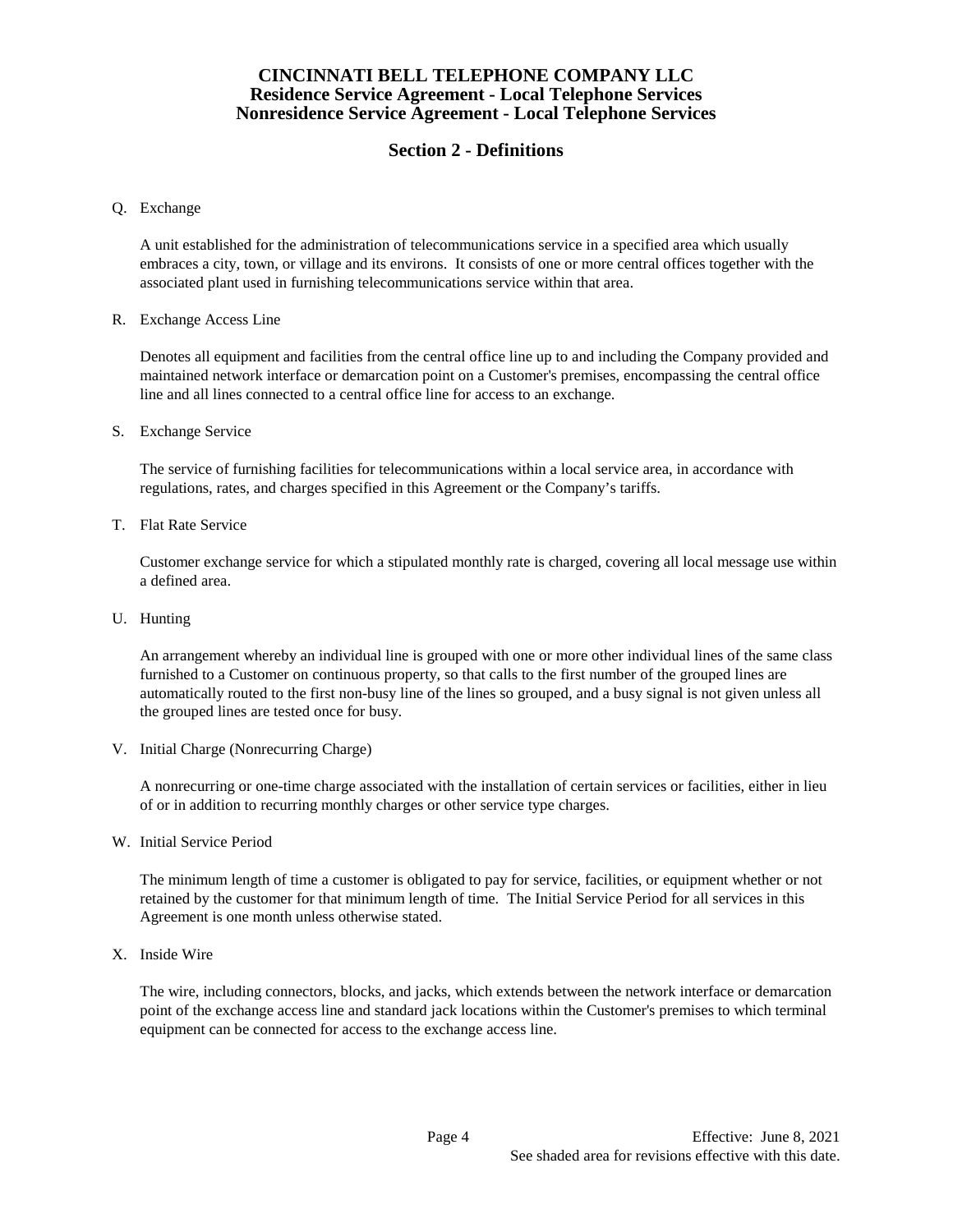# **Section 2 - Definitions**

### Y. Interoffice Channel

The portion of a channel service which connects serving central offices.

### Z. Local Channel

The portion of a circuit which connects a station with an interoffice channel

## AA.Measured Service

Customer local exchange service which is usage sensitive. In addition to a basic monthly charge for an access line, the Customer is billed for usage based upon the number of originated local calls and the length of those calls in minutes.

#### BB. Network Control Signaling

The transmission of signals used in the telecommunications system which perform functions such as supervision (control, status, and charging signals), address signaling (e.g., dialing), calling and called number identification, and audible tone signals (call progress signals indicating re-order or busy conditions, alerting, coin denominations, coin collect, and coin return tones) to control the operation of switching machines in the telecommunications system.

CC. Network Interface Device (NID)

A jack conforming to Sub-part F of Part 68 of the FCC's rules provided by the Company as part of the Local Exchange Carrier (LEC) network. It will be located on the customer premises and is considered to be the termination of the LEC network if installed by the Company. (See Demarcation Point)

## DD.O.A.C.

Ohio Administrative Code

## EE O.R.C.

Ohio Revised Code

FF. Private Branch Exchange (PBX)

An arrangement of equipment consisting of switchboards, dial switching equipment, wiring, telephone station apparatus, or a combination thereof. It provides for the interconnection of service lines associated with an attendant position or switching equipment located on a premises or extended to another premises relating to the same customer. The system may also provide for centralized control of communications with a central office over trunks, or with other communications systems over tie lines.

GG.Service Agreement

Same as Agreement.